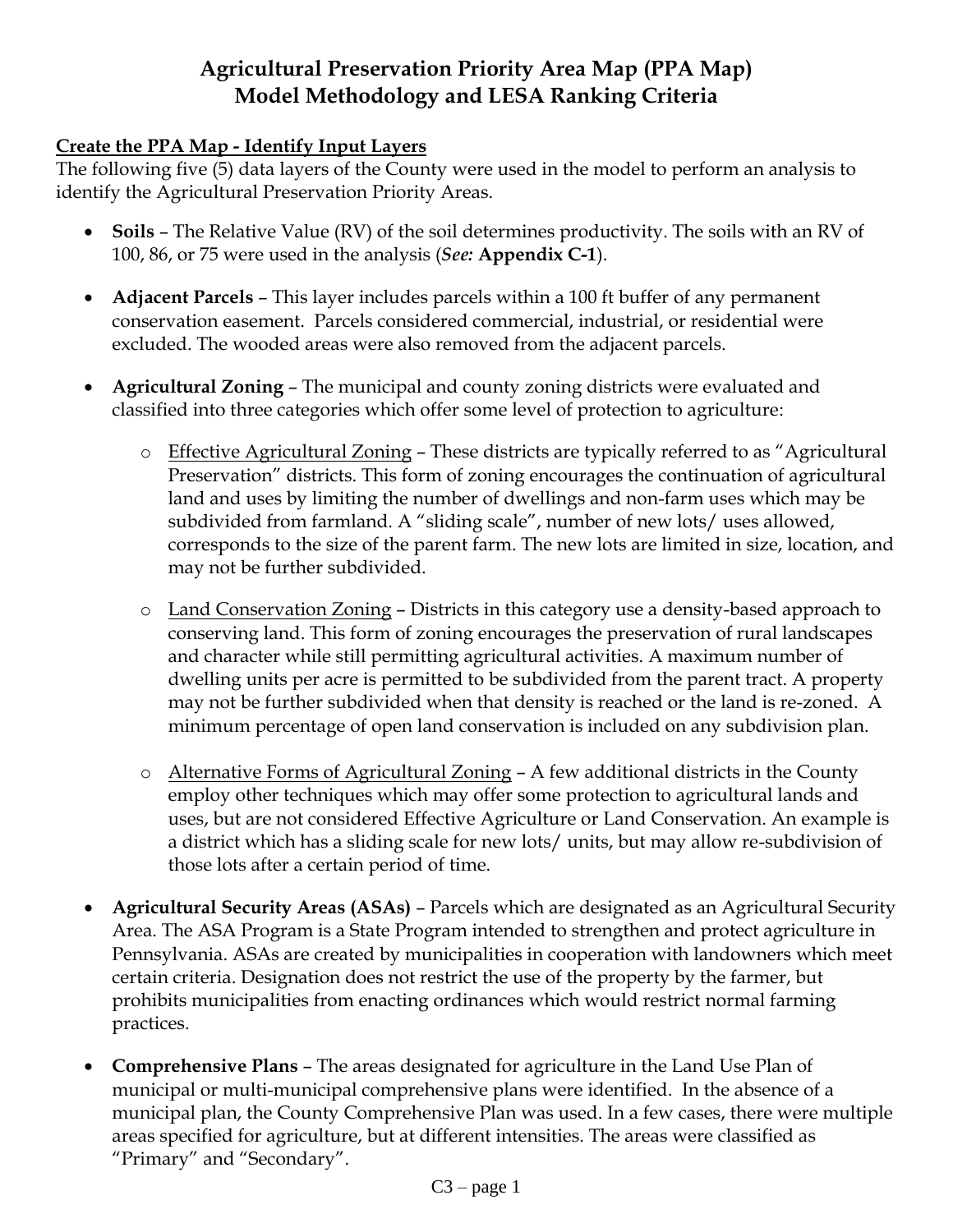- o Primary Those areas designated specifically for agriculture and without restriction to intensity.
- o Secondary Areas classified as secondary were those that are intended to be more rural or conservation areas. These areas may be those that use land conservation zoning or discourage intensive ag operations.

### **Input Layer Analysis**

The input layers are converted to multiple cells (each cell is a  $20 \times 20$  foot square).

- 1. Each cell is then given a score ranging from 1 through 5 for each of the five (5) input layers as outlined below;
- 2. Those scores are then multiplied by an assigned weight for each input layer (*see chart below*);

| <b>INPUT LAYERS</b> |                               | <b>POSSIBLE</b><br><b>SCORE</b> | <b>WEIGHT</b> |
|---------------------|-------------------------------|---------------------------------|---------------|
| $\mathbf{1}$        | <b>SOILS - RV</b>             |                                 | (0/0)         |
|                     | 100                           | 5                               |               |
|                     | 86                            | 3                               |               |
|                     | 75                            | $\overline{2}$                  | 30%           |
|                     | Soils less than 75 RV         | $\mathbf{1}$                    |               |
| $\overline{2}$      | <b>ADJOINING PARCELS</b>      |                                 |               |
|                     | <b>ADJACENT TO OTHER</b>      | 5                               |               |
|                     | PRESERVED PARCELS             |                                 | 30%           |
|                     | No preserved adjacent land    | $\mathbf{1}$                    |               |
| 3                   | <b>AG ZONING</b>              |                                 |               |
|                     | <b>EFFECTIVE AG</b>           | 5                               |               |
|                     | <b>LAND CONSERVATION</b>      | 3                               | 15%           |
|                     | <b>ALTERNATIVE FORM</b>       | 3                               |               |
|                     | No Ag Zoning                  | $\mathbf{1}$                    |               |
| $\overline{4}$      | <b>AG SECURITY AREA</b>       |                                 |               |
|                     | ASA                           | 5                               | 10%           |
|                     | Parcel not an ASA             | 1                               |               |
| 5                   | <b>COMP PLAN/AG DISTRICTS</b> |                                 |               |
|                     | <b>PRIMARY</b>                | 5                               |               |
|                     | <b>SECONDARY</b>              | 3                               | 15%           |
|                     | No Ag Districts               | 1                               |               |
|                     |                               |                                 | 100%          |

3. The result of this Input Layer Analysis is that every cell will have a combined value of these five (5) data layers. All of the cells throughout Adams County are analyzed with this method and a map is created showing the High, Standard and Low Priority cells.

Cells with a total score of 4 through 5 = High Priority Cells with a total score of 3 = Standard Priority Cells with a total score of  $2 = Low$  Priority Cells with a total score of 1 will not be prioritized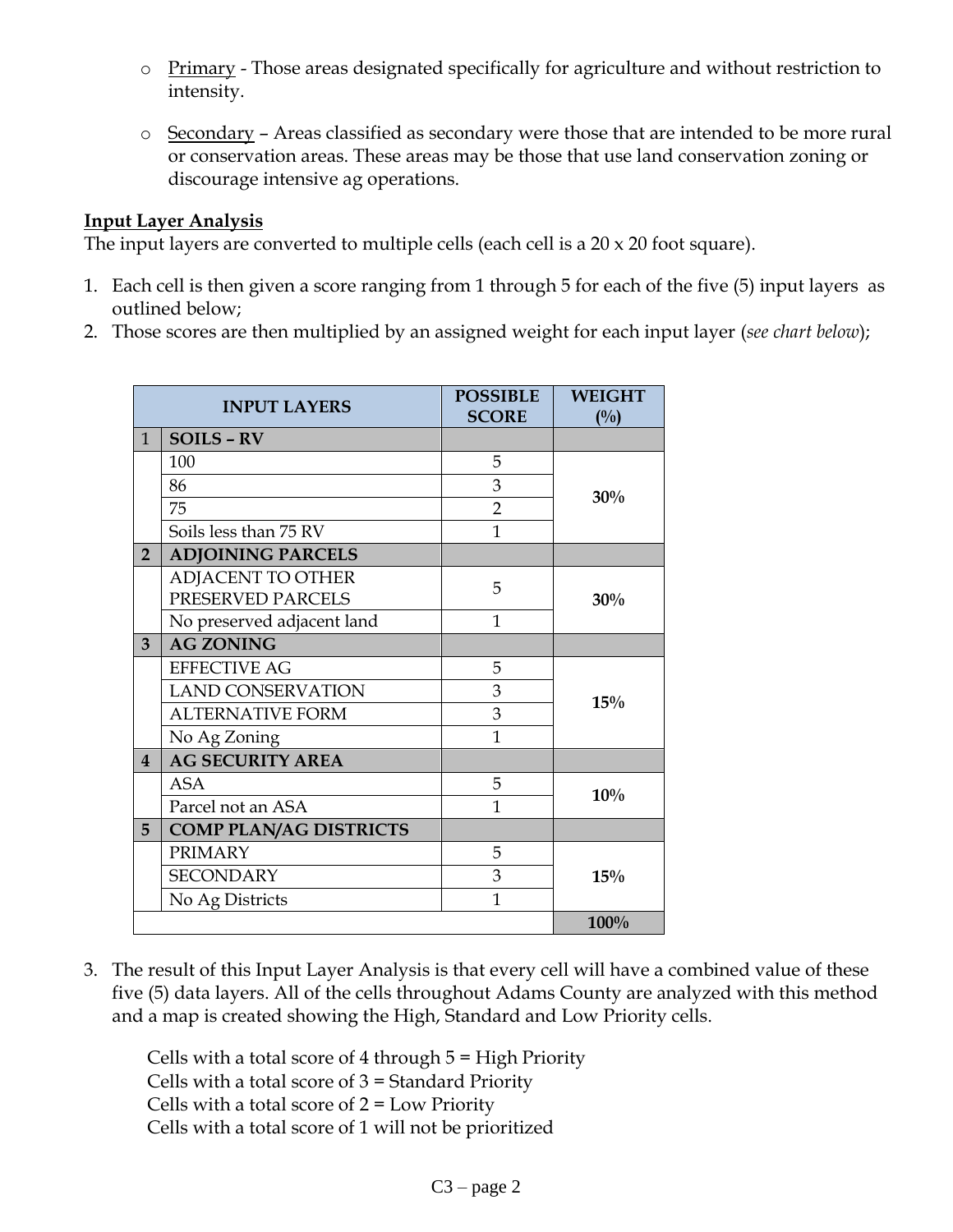| <b>EXAMPLE - INPUT LAYER ANALYSIS</b> |                            |              |              |                              |
|---------------------------------------|----------------------------|--------------|--------------|------------------------------|
|                                       | <b>INPUT LAYER</b>         | <b>SCORE</b> | WEIGHT $(\%$ | <b>SCORE</b>                 |
|                                       | <b>SOILS</b>               | 5            | 30%          | 1.5                          |
| 2                                     | ADJOINING PARCELS          |              | 30%          | З                            |
| З                                     | <b>ZONING</b>              |              | 15%          | .45                          |
| 4                                     | <b>AG SECURITY AREA</b>    | 5            | 10%          | .5                           |
| 5                                     | <b>COMP PLAN</b>           | 3            | 15%          | .45                          |
|                                       | <b>TOTAL PPA MAP SCORE</b> |              |              | $3.2$ = Standard<br>Priority |

4. The growth areas from the municipal or multi-municipal comprehensive plans are then 'clipped out', or excluded, so that only those areas designated for agriculture remain.

The result of this process is the **Agricultural Preservation Priority Area Map** which will be used in the LESA evaluation system as outlined below.

## **Using the PPA Map in the Land Evaluation / Site Assessment (LESA) System:**

The PPA Map is used to evaluate an application within the **Clustering Potential** category of the LESA system. The application is evaluated based on two components: the applicant parcel and the areas surrounding the applicant parcel.

1) **Applicant Parcel Score** - The specific applicant parcel will be scored based on the amount of high, standard and low priority area within that parcel.

| <b>EXAMPLE - EVALUATION OF A 130 ACRE APPLICANT PARCEL</b>                                |                 |              |                                  |                                   |
|-------------------------------------------------------------------------------------------|-----------------|--------------|----------------------------------|-----------------------------------|
|                                                                                           | <b>PRIORITY</b> | <b>ACRES</b> | <b>WEIGHTED</b><br><b>FACTOR</b> | <b>WEIGHTED</b><br><b>ACREAGE</b> |
|                                                                                           | <b>HIGH</b>     | 40           | 1.0                              | 40                                |
|                                                                                           | <b>STANDARD</b> | 60           | .8                               | 48                                |
|                                                                                           | LOW             | 20           | .5                               | 10                                |
|                                                                                           | <b>NONE</b>     | 10           |                                  |                                   |
| <b>TOTAL WEIGHTED ACREAGE</b><br>98                                                       |                 |              |                                  |                                   |
| TOTAL WEIGHTED ACREAGE/TOTAL APPLICANT ACRES = X<br>$98/130 = .75$ Applicant Parcel Score |                 |              |                                  |                                   |